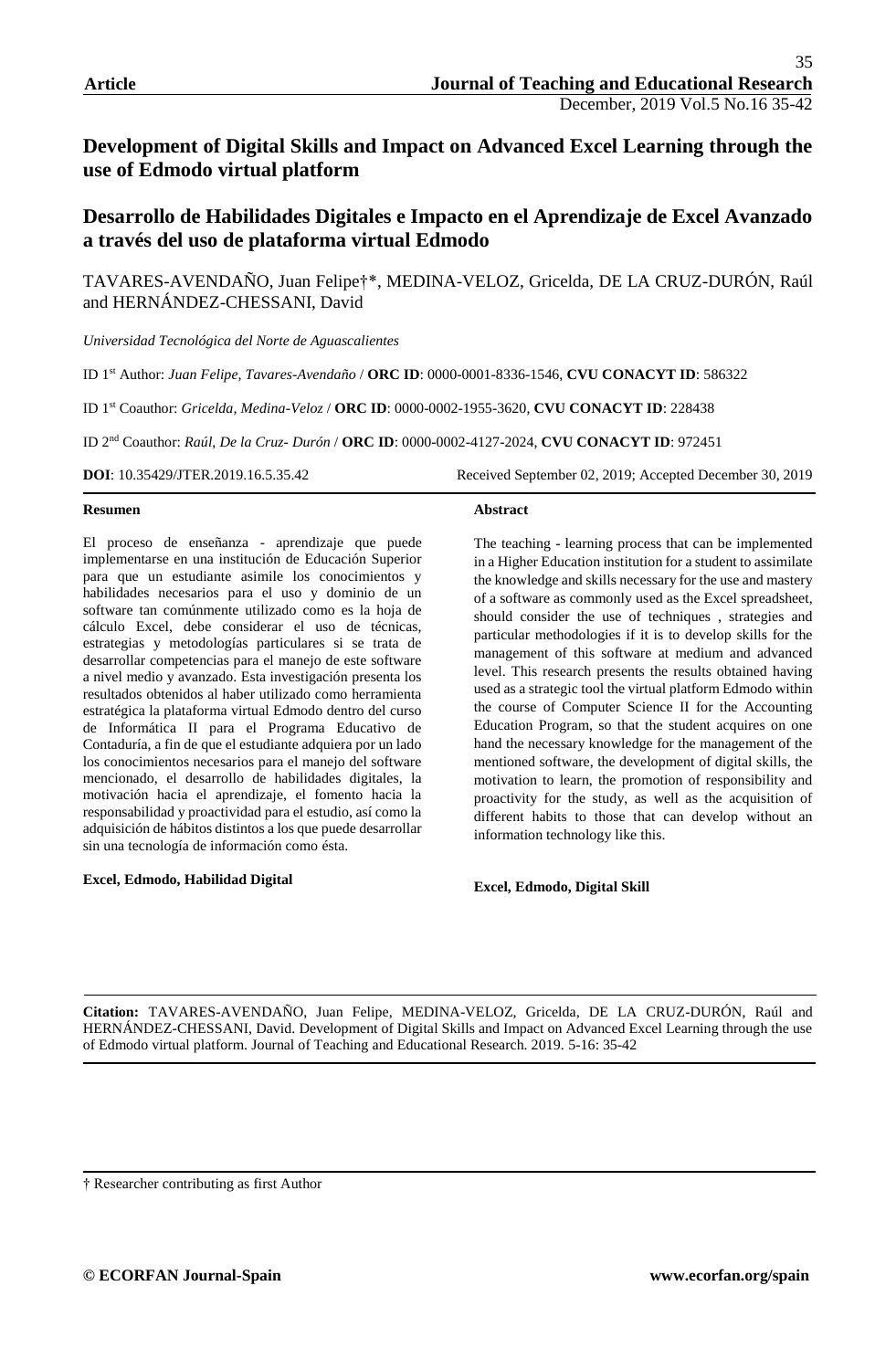# **Introduction**

Edmodo is an application that allows communication between teachers and students in the courses as a social networking service based on microblogging as a virtual private space in which messages, tasks, documents, activities and links can be facilitated, facilitating the use of a Classroom calendar, with homework, exams and activities and manage them.

In the Technological University of the North of Aguascalientes (UTNA) and in the rest of the State Technological Universities, the premise is to reduce the technological lag, moreover, to be at the forefront without losing sight of the fact that the most important thing is that the student obtains the knowledge, and in this case a tool that is available for the entire educational community is evaluated for free, it is also a current project, necessary and in the words of many people "very alive", which is constantly evolving and that every day has more surprises and improvements in its presentation and functionality.

# **Justification**

This research paper responds to the need to know to what extent the Edmodo educational platform favors the learning of an application as used in the educational Accounting program as Excel, focusing mainly on the advanced use of it, an aspect that is not Easy assimilation by students. It is also sought, and in parallel to the methodology used by the teacher, to know those digital skills that can be developed with the use of this platform, the motivation generated by students in their use, as well as the responsibility and proactivity for their studies university students.

## **Problem**

Students in the 2nd semester of the Accounting program have the opportunity to learn how to use the advanced functions of the Excel spreadsheet within the Computing II course. Being more complex issues to assimilate, there is a need to use teaching techniques, strategies and methodologies that facilitate the student's understanding. By using the Edmodo educational platform as an educational tool for this purpose, it is desired to know the impact it has on the learning and advanced management of the spreadsheet by students.

# **Hypothesis**

The use of the Edmodo educational platform as a didactic tool, positively impacts on the learning of advanced Excel in the students of 2nd semester of the UTNA Accounting education program, in addition to that it fosters in them the development of digital skills, the motivation to learn and his responsibility and proactivity for the study.

# **Goals**

## **General Objective**

Knowing the impact that the Edmodo educational platform has on learning the Excel spreadsheet for 2nd grade students. Semester of the UTNA Accounting Education program, as well as the development of their digital skills, their motivation to learn, their responsibility and proactivity for the study.

# **Specific objectives**

- Know the impact that the Edmodo educational platform has, its uses and benefits in education, the digital skills that are promoted with its use, the motivation towards the learning that it generates in the student, as well as the responsibility and proactivity for the study that It causes its use.
- Identify the educational techniques, strategies and methodologies used to learn the Excel spreadsheet.
- Implement the Edmodo educational platform as a teaching tool for learning the advanced Excel spreadsheet in the Computer Science II course for the Accounting program.

## **Theoretical framework**

The incorporation of Web 2.0 applications in training processes involves adding new communication styles, roles, forms of intervention, scenarios and a wide range of activities, which, in turn, require meeting a series of educational challenges; therefore, it is necessary for universities to assume the challenges that these tools represent within integrative approaches, that seek to create better educational spaces for exchange and training activity, and take advantage of the network potential (SCOPEO, 2009).

TAVARES-AVENDAÑO, Juan Felipe, MEDINA-VELOZ, Gricelda, DE LA CRUZ-DURÓN, Raúl and HERNÁNDEZ-CHESSANI, David. Development of Digital Skills and Impact on Advanced Excel Learning through the use of Edmodo virtual platform. Journal of Teaching and Educational Research. 2019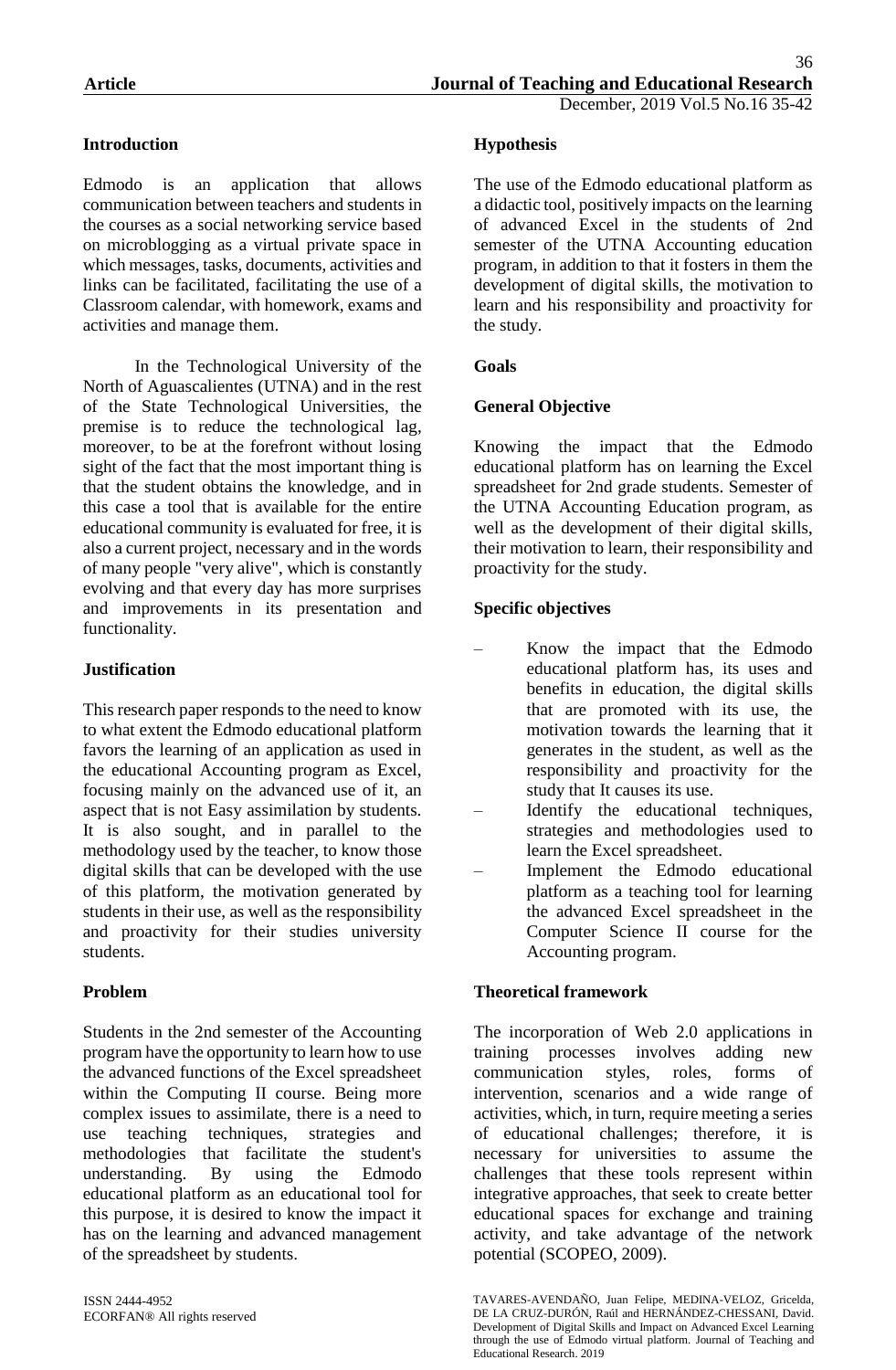Web 2.0 tools can be used with a competitive advantage to work collaboratively, since they are free and accessible platforms, which favor the motivation and interest of students when looking for strategies that benefit their learning (Islands & Carranza , 2011).

The new technologies collaborate decisively in the adoption of the new educational model. According to Pérez, Rojas and Paulí, (2008, cited by Chamizo, 2013), there is greater wealth in the learning process with the use of new tools (platforms, forums, Edmodo, Facebook) providing common challenges, greater motivation for learning and the promotion of collaborative work.

Thus, it can be affirmed that teaching and learning from virtuality is a highly qualified means for the education of the immediate future, not only as a formative space, but as a social process of personalized and collaborative learning, with a teaching action that aims to satisfy the needs and interests of the group of students in the search for the development of their abilities through their interaction with the virtual context.

All this, through mutual support and collaboration, coupled with a climate of freedom, tolerance and care in which students live and experience that the educator is also educated, which leads to generate the autonomy and personal independence of the learner, so that it can transform its environment in an active way and according to the advances that society presents. This, then, would be the reflection of a proactive, cooperative and dynamic virtual teaching and learning that seeks the educational transformation that the current social context needs. Remember that you teach to learn and learn to teach (Perdomo & Perdomo, 2012).

The use of tools can be enhanced as long as the teacher applies a methodology suitable for their respective use, which is why we talk about microblogs and specifically, the Edmodo tool since they are spaces willing to be used virtually. To make good use of these instruments, applications related to microblogging, and the "Edmodo" network that is designed for educational purposes should be known, these learning environments focus on facilitating student communication between groups and foster collective responsibility (Corrales & González, 2015).

ISSN 2444-4952 ECORFAN® All rights reserved

Edmodo is a free social learning platform that offers students access to the content of courses presented by teachers. With Edmodo, students and teachers can communicate with each other and connect by sharing useful ideas, problems and advice (Cauley, 2012).

Regarding educational activities, it offers a more interactive learning environment that makes students more interested in the class, more motivated to complete the assigned tasks and have better test results (Looi and Yusop, 2011; Enriquez, 2014).

Edmodo favors written production, information processing, collaborative work and self-management, the development of autonomy in the use of diverse tools and the revitalization of the teacher-student relationship. It has three functions in the learning process, the replacement function, the intermediary function and the complement function. In the replacement function, you can replace class hours that cannot be done in a classroom for different reasons.

In the role of intermediary, it can be used as a means to establish more open communication with the other members of the group and with the teacher in charge, as it facilitates the expression of students and fluency when exchanging opinions improving their degree of communication. And finally in the role of Edmodo as a complement, the teacher uses the tasks and functions of the tests in Edmodo to assign tasks and exams to the students, so they can be more independent in learning. [Motteram 2013].

The application is quite intuitive and organizes the groups, data, assignments and notes in a structured way, becoming the perfect learning management system (Learning Management System, LMS). The possibility of sending and receiving messages at all times enables collaborative and social advantages. The teacher has absolute control of the messages. The teacher has a tool that considerably improves the attention to their different groups, with instant exchange of information and personalized attention in each assignment. The student receives feedback regarding their homework with their grades and rewards (medals or badges) that are a motivating element (Sáez, 2013).

TAVARES-AVENDAÑO, Juan Felipe, MEDINA-VELOZ, Gricelda, DE LA CRUZ-DURÓN, Raúl and HERNÁNDEZ-CHESSANI, David. Development of Digital Skills and Impact on Advanced Excel Learning through the use of Edmodo virtual platform. Journal of Teaching and Educational Research. 2019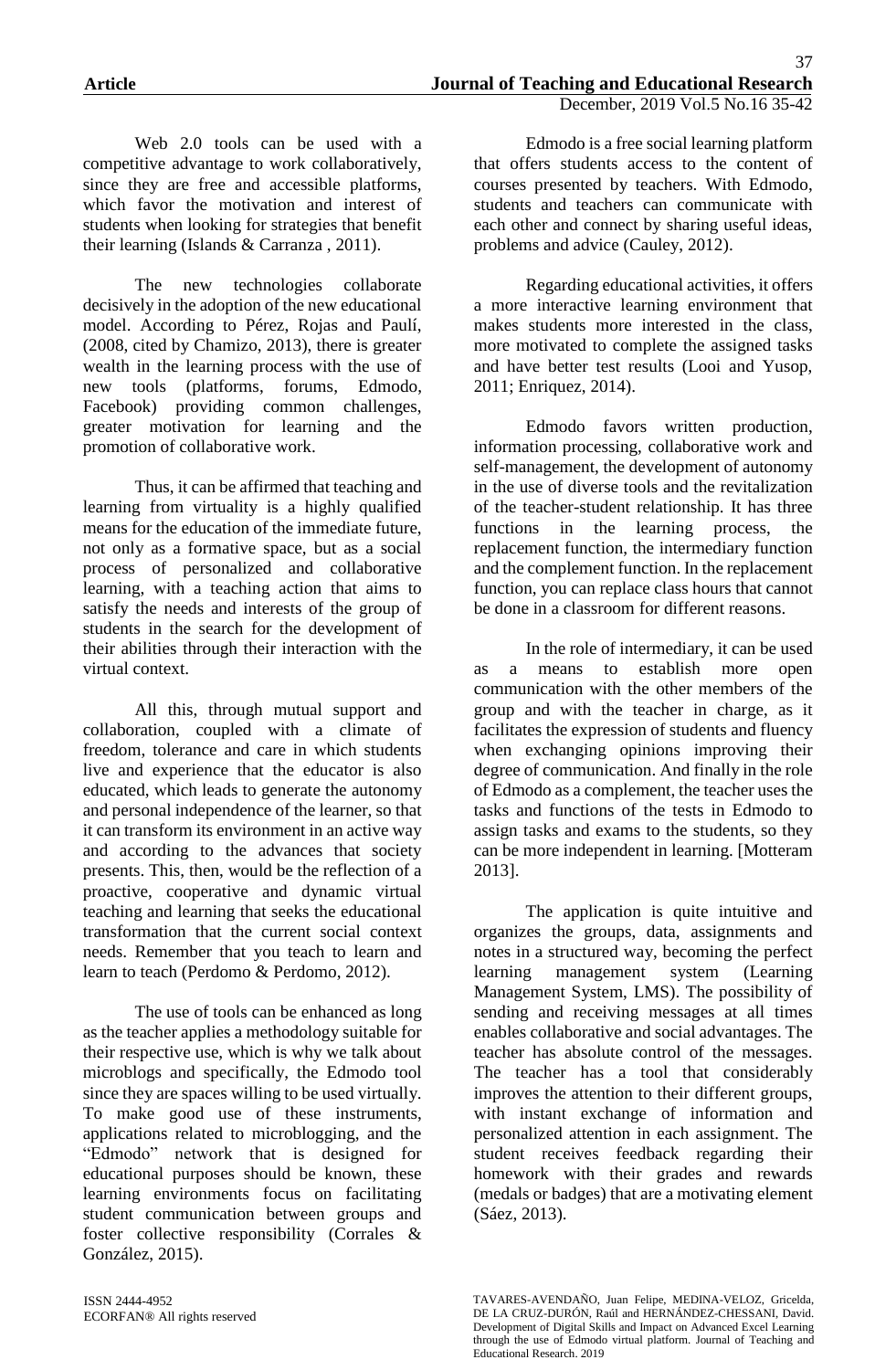## **Research Methodology**

The preparation of this project was carried out in approximately 4 months by the professors of the Academic Body of Information Technology of the UTNA belonging to the Academy of Informatics, in collaboration with a couple of other professors, from Bodies Academics external to the university, one belonging to the UT of Aguascalientes and the other to the Academic Corps of the UT of Calvillo.

This research was conducted during the course of the Computer Science II course for students of the UTNA Accounting Education program. The first unit of the course proposes the theme of "Hello Advanced Electronics" where contents of a more complex level are treated with respect to those seen by students in the course of Computer Science I. For this reason, a learning environment was built in the Edmodo educational platform in which it would allow the student to take advantage of the benefits and potential of the tool for the benefit of their learning. Among these benefits, which were<br>already mentioned in the "Theoretical already mentioned in the Framework" section of this document, the following stand out:

- Opportunity to view, save and follow up on each and every one of the advanced topics of the Spreadsheet during the whole time of the course, in order to be able to consult them as many times as desired.
- Consult and give a timely response to the Assignments (Tasks) carried out throughout the course, having the opportunity to be able to review your instructions permanently in order to send the activities carried out in each of the Advanced Excel practices in a timely manner.
- Receive the qualifications and feedback of the teacher in a timely manner, with the benefit of being able to communicate directly with him through the platform to clarify any doubts about it.

In order to know the impact that the use of the Edmodo educational platform had on the learning of the Excel spreadsheet of the 2nd grade students.

During the four months of the UTNA Accounting Education program, a quantitative approach was used for this research, applying a questionnaire that allowed a quick view of the students' perception regarding the handling of this tool used to facilitate their understanding and assimilation of The themes of this course unit. With the application of this instrument, in addition, there was the opportunity to assess the development of some digital skills acquired when using the computer, the motivation generated in the student for learning the electronic sheet, in addition to analyzing other intrinsic values within This process, such as the promotion of the student's responsibility to monitor the content of the subject on their own, generating a more proactive attitude towards the study of this subject.

With a sample made up of 34% of men and 66% of women, the questionnaire was solved by a non-probabilistic and intentional sample of 64 students of the Accounting Education program distributed as follows: 21 of the CON2A Group, 22 of the Group CON2B and 21 of the CON2C Group. This questionnaire is presented below:

*Please answer the following questions based on your experience in learning the Microsoft Excel tool (Medium / Advanced Level), in the Computer Science II course during the four-month period January-April 2019, which was supported with the use of the platform virtual learning Edmodo.*

- 1. The structure and organization with which the notes and practices on Excel were published in Edmodo helped to better understand each of the topics.
- 2. The platform allowed me to communicate constantly with the teacher and my classmates to express my doubts related to the handling of Excel, the realization of the practices, as well as the evaluation and feedback of each of the topics.
- 3. Edmodo allowed me to deliver my Excel practices easily, with the opportunity to keep track of my portfolio of activities.
- 4. Having learned Excel through the Edmodo tool was attractive, interesting, useful and motivating.
- 5. Learning with the help of the Edmodo platform allowed me to improve my academic results in the Computer course.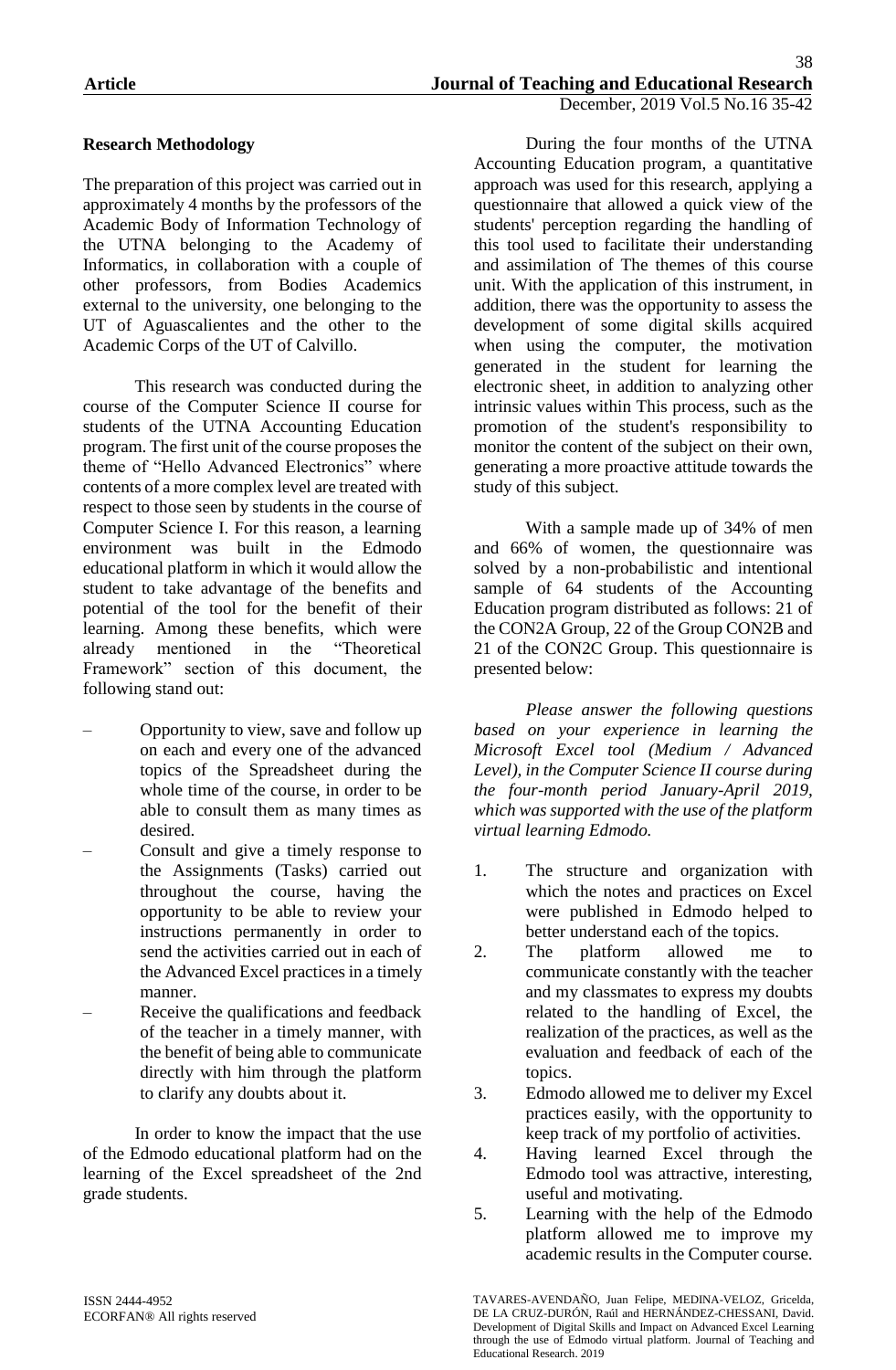December, 2019 Vol.5 No.16 35-42

- 6. The Edmodo platform is compatible with my study habits, which allowed me to better organize my course learning activities.
- 7. The use of Edmodo helped to develop my experience and management of Excel.
- 8. The Edmodo platform allowed me to be proactive and responsible for my teaching-learning process

The scale used focused on the values: Nothing, Little, Pretty and Much, and the final version of the questionnaire can be found at the link: https://forms.gle/eE8cuA84568n8zhS9

#### **Results**

Once the previous questionnaire has been applied, the results obtained by each of the approaches are presented below:



**Figure 1** The structure and organization with which the notes and practices on Excel were published in Edmodo helped to better understand each of the topics



**Figure 2** The platform allowed me to communicate constantly with the teacher and my classmates to express my doubts related to the handling of Excel, the realization of the practices, as well as the evaluation and feedback of each of the topics



**Figure 3** Edmodo allowed me to deliver my Excel practices easily, with the opportunity to keep track of my portfolio of activities

ISSN 2444-4952 ECORFAN® All rights reserved



**Figure 4.** Having learned Excel through the Edmodo tool I found it attractive, interesting, useful and motivating



**Figure 5** Learning with the help of the Edmodo platform allowed me to improve my academic results in the Computer course



**Figure 6** The Edmodo platform is compatible with my study habits, which allowed me to better organize my course learning activities



**Figure 7** The use of Edmodo helped to develop my experience and management of Excel



**Figure 8** The Edmodo platform allowed me to be proactive and responsible for my teaching-learning process

TAVARES-AVENDAÑO, Juan Felipe, MEDINA-VELOZ, Gricelda, DE LA CRUZ-DURÓN, Raúl and HERNÁNDEZ-CHESSANI, David. Development of Digital Skills and Impact on Advanced Excel Learning through the use of Edmodo virtual platform. Journal of Teaching and Educational Research. 2019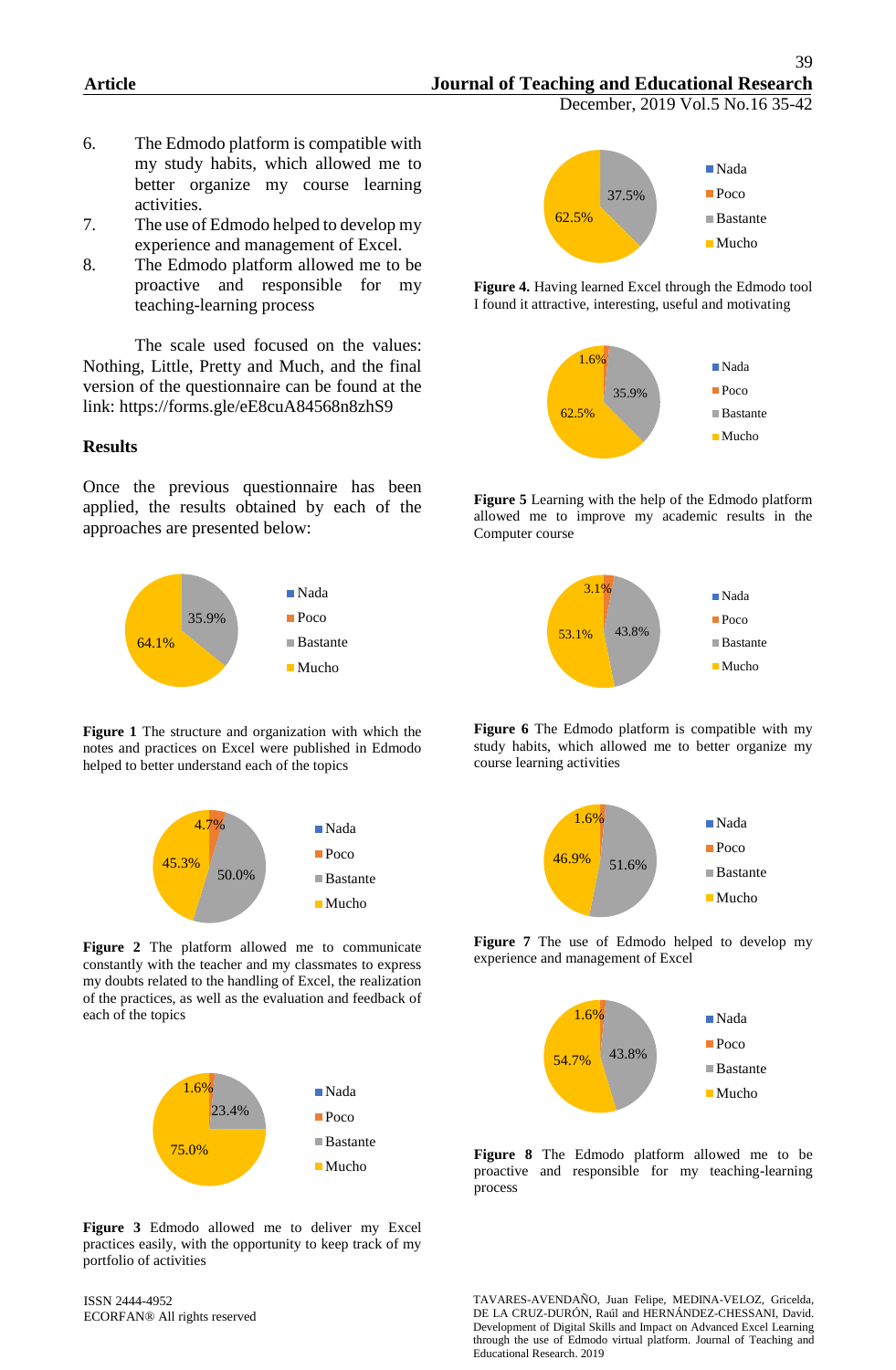Analyzing each one of the previous graphs, it is observed that the majority of the answers expressed by the students are oriented to a preference (highlighting the "Pretty" and "Much" scales), in the study of the advanced spreadsheet with the support of the Edmodo educational tool.

Taking advantage of Edmodo's functionality to allow the student to easily deliver their Excel practices and thus be able to keep a record of their portfolio of activities, the highest result obtained in the survey appears with the "Much" scale with 75% (23.4 % on "Pretty" scale). On the other hand, the functionality of the tool to allow the student to have constant communication with the teacher and his classmates to express doubts related to the handling of Excel and the realization of the practices, as well as with respect to the evaluation and feedback of the subjects, it was the aspect that obtained the lowest preference on the same scale, with a result of only 45.3% (50% on the "Pretty" scale).

Three aspects that obtain a high result equally on the "Much" scale are those related, on the one hand, to the Edmodo feature of allowing the publication of Excel notes and practices with a structure and organization such that they allowed the student better understand each of the issues, obtaining a result of 64.1% (35.9% in "Pretty" scale). On the other hand, and in a very significant way for the purposes of this investigation, it highlights the value on the same scale of 62.5% (37.5% in "Pretty" scale), where the student expresses that the learning of Excel was attractive, interesting, useful and motivating through the educational tool. Thirdly, and in the same way with a result of 62.5% (35.9% in "Pretty" scale), on this scale, the student states that the use of Edmodo allowed him to improve his academic results in the Computer course.

A couple of results that stand out because more than half of the students give it a preference on a "Much" scale with 53.1% (43.8% on a "Pretty" scale), and  $54.7\%$   $(43.8\%$  on a scale "Enough"), respectively, are those related to Edmodo's compatibility with students' study habits, which allows them to better organize their course learning activities, as well as the proactivity and responsibility that allowed them to have this educational tool in its teachinglearning process.

Finally, and within the few aspects that the students gave a low percentage in "A lot" scale in relation to the aforementioned, it was related to the aspect where they state that Edmodo contributed to develop their experience and management of the sheet Excel advanced calculation, with 46.9% (51.6% in "Pretty" scale).

## **Conclusions**

The implementation of an educational tool in the teaching-learning process that supports and strengthens student learning requires clearly determining those aspects that always seek to improve. With this research, it was possible to study how the use of the Edmodo educational platform positively impacts the learning of the advanced Excel spreadsheet, as well as the way in which the development of their digital skills is encouraged, their motivation to learn, and strengthening their responsibility and proactivity for study. As could be seen in the results obtained, the hypothesis raised at the beginning of this investigation could be proven almost entirely.

At the end of the investigation, there was a quick vision of the students' perception regarding the management of the Edmodo platform for the understanding and assimilation of each of the advanced Excel topics, which allowed as a whole to see so clear results that mark a very clear trend towards preference in its use.

According to the aforementioned perception given by the same 2nd grade students. four-month period of the UTNA Accounting Education Program in the use of the Edmodo educational platform for learning the Excel advanced spreadsheet, we can conclude the following:

- Edmodo contributes to the student's experience and management of the advanced Excel spreadsheet.
- Edmodo is compatible with the student's study habits, allowing him to better organize his course activities, as well as to develop in him a greater responsibility and proactivity towards the study.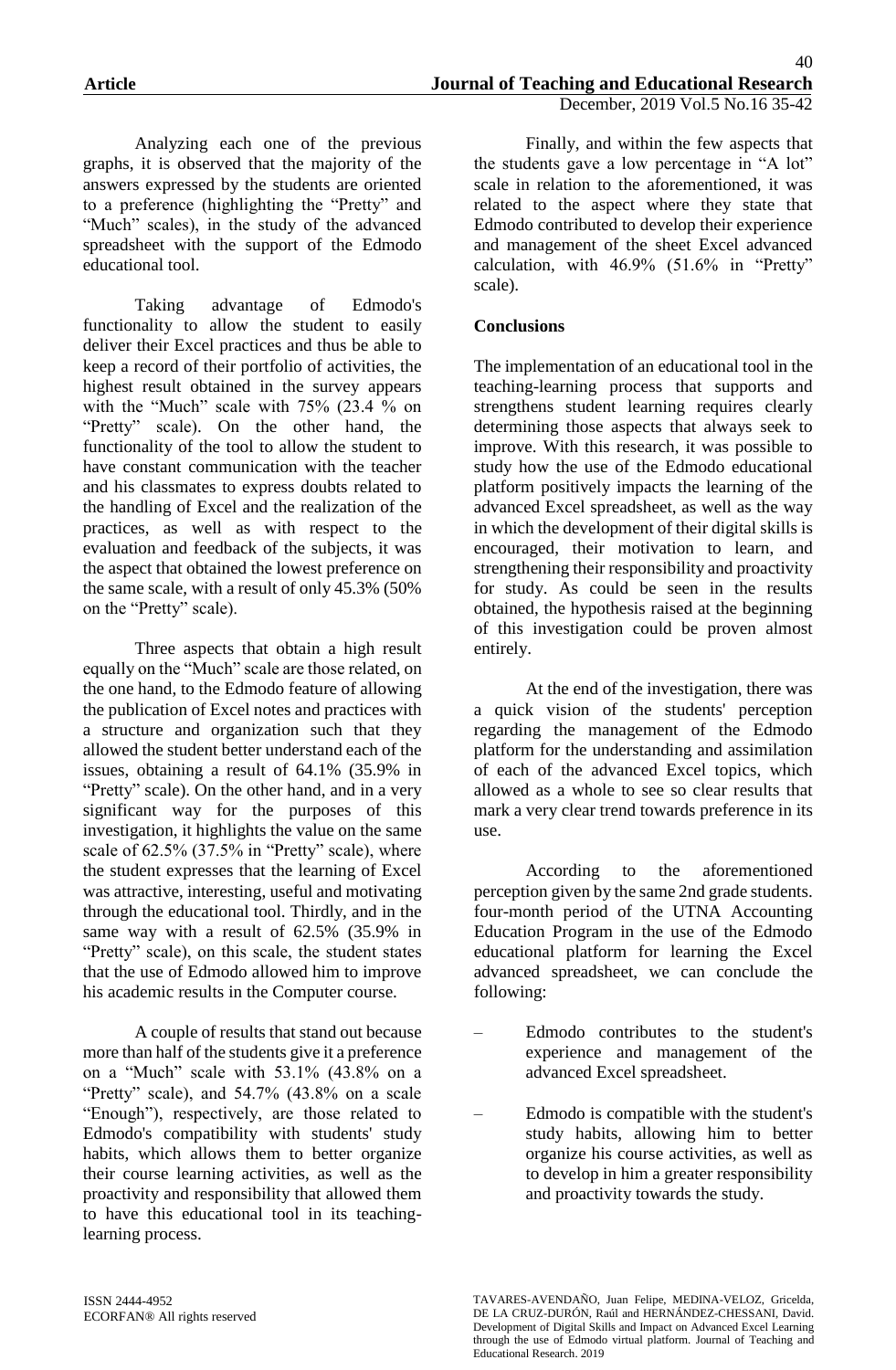- Edmodo helps the student to have better academic results in the Computer Science course, making Excel learning attractive, interesting, useful and motivating, through an organization and structure of the online platform that allows the student to better assimilate the subjects of the subject.
- Edmodo allows the student, to a large extent, to easily deliver their Excel practices, thereby keeping a better record of their portfolio of activities.
- Edmodo allows the student, to a lesser extent but in an important way, to have constant communication with the teacher and his classmates to express doubts related to the management of the advanced spreadsheet, to the realization of the practices, as well as to the evaluation and topic feedback.

For all the aforementioned and documented, it can be concluded that the Edmodo educational tool is an excellent option to use within the methodology, strategy and technique used by the teacher for the teaching of such a complex subject for students as it is the study of the advanced Excel spreadsheet, and can be applied in the same way in other subjects of this and other curricula of the UTNA and other institutions of higher education in the country.

## **References**

Blasco, A., Lacruz, J., & Sarsa, J. (31 de Enero de 2018). Percepción de los estudiantes al 'invertir la clase' mediante el uso de redes sociales y sistemas de respuesta inmediata. *Revista de Educación a Distancia*(57(6)). Recuperado el 20 de Mayo de 2019.

Cauley, P. (n.d.). A guide to explain it all. Retrieved May 2, 2018, recuperado de: https://melissaenderle.wikispaces.com/file/view /A+guide+to+explain+Edmodo.pdf

Corrales, C., & González, L. (2015). Usos reales de la red social Edmodo en una experiencia de enseñanza y aprendizaje en el grado cuarto b de la institución educativa suroriental de Pereira. Recuperado el 21 de Mayo de 2019, de http://repositorio.utp.edu.co/dspace/bitstream/h andle/11059/5852/3713344678C823.pdf?seque nce=1&isAllowed=y

ISSN 2444-4952 ECORFAN® All rights reserved

Chapilliquen Rodríguez, M.G. Competencias Digitales en estudiantes con diferentes estilos de aprendizaje, del séptimo ciclo de educación secundaria, desarrolladas a través de la red social educativa Edmodo en una institución educativa pública de la Unidad de Gestión Educativa Local No. 03, el año 2015.

Enriquez, M. (2014). Students' Perception on the Effectiveness of the Use of Edmodo as a Supplementary Tool for Learning. Paper Presented at the DLSU Research Congress 2014: Philippines. De La Salle University, Manila, Philippines. March 6-8, 2014. Recuperado de: http://www.dlsu.edu.ph/conferences/dlsu\_resear ch.../\_pdf/LLIII-010.pdf.

Hernández Raygoza, J. (2015). Uso de la Plataforma Edmodo y Blended Learning en el Aprendizaje de Adultos Mayores.

Hernández, J. (1 de Octubre de 2015). *Tecnológico de Monterrey.* Recuperado el 5 de Mayo de 2019, de https://repositorio.itesm.mx/handle/11285/6223 52

G. Motteram, Innovations in learning technologies for English language teaching, pp. 106 166, 2013.

Gómez Yepes, E. (2017). Uso de un ambiente virtual como apoyo al proceso de enseñanza y de aprendizaje de las matemáticas en el grado 9º de la Institución Educativa Industrial María Auxiliadoa de Condoto.

Islas, C., & Carranza, M. d. (2011). Uso de las redes sociales como estrategias de aprendizaje. ¿Transformación educativa? Revista de innovación educativa, 3(2). Recuperado el 1 de Mayo de 2019, de http://www.udgvirtual.udg.mx/apertura/index.p hp/apertura/article/view/198/213

Looi, C.Y., & Yusop, F.D. (2011). Potential use of social networking tool to assist reading comprehension: Implications for practice and future research. Jurnal Pendidikan 31(1),189– 201. Recuperado de: https://umexpert.um.edu.my/file/publication/00 006651\_78950.pdf.

TAVARES-AVENDAÑO, Juan Felipe, MEDINA-VELOZ, Gricelda, DE LA CRUZ-DURÓN, Raúl and HERNÁNDEZ-CHESSANI, David. Development of Digital Skills and Impact on Advanced Excel Learning through the use of Edmodo virtual platform. Journal of Teaching and Educational Research. 2019